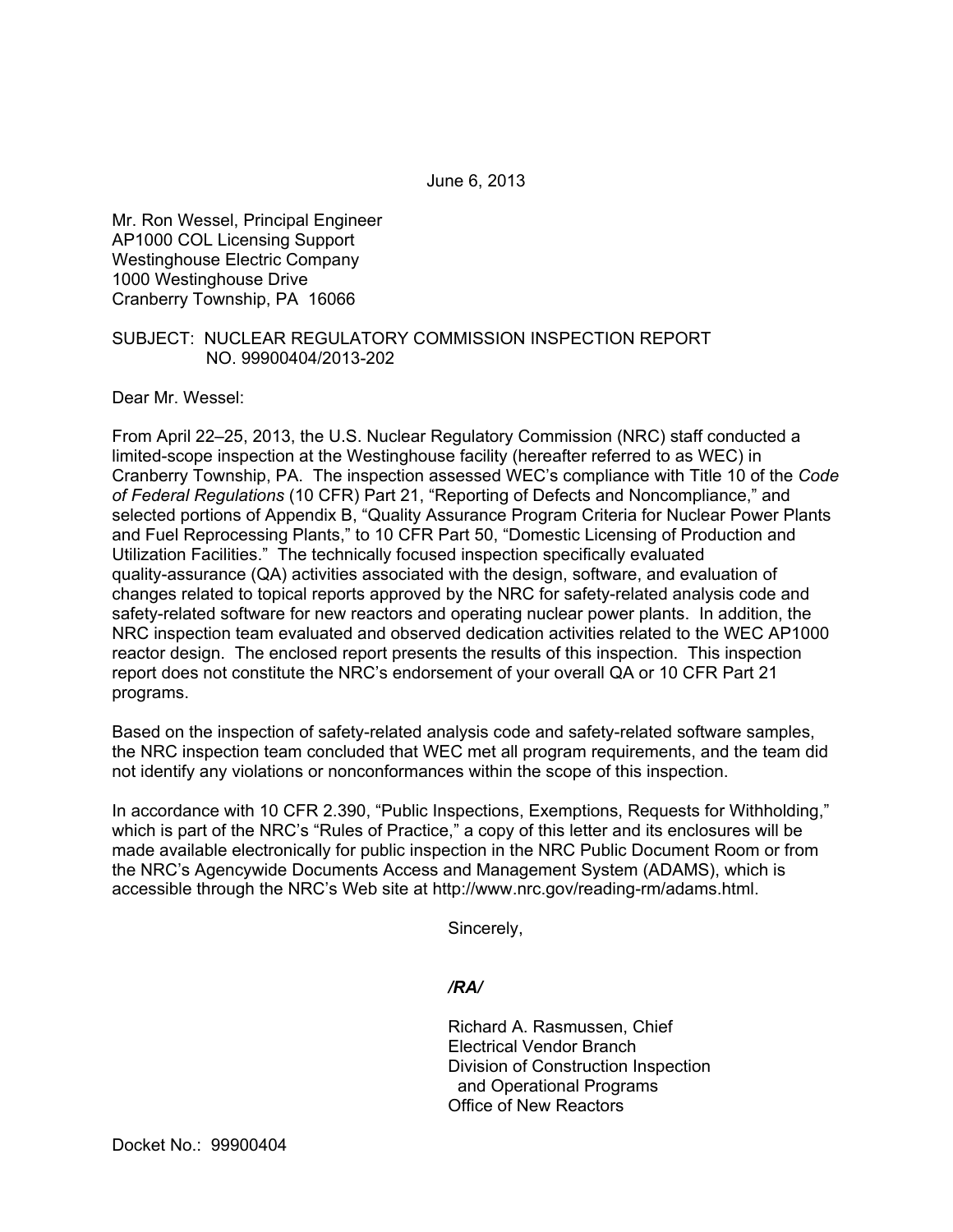Mr. Ron Wessel, Principal Engineer AP1000 COL Licensing Support Westinghouse Electric Company 1000 Westinghouse Drive Cranberry Township, PA 16066

#### SUBJECT: NUCLEAR REGULATORY COMMISSION INSPECTION REPORT NO. 99900404/2013-202

Dear Mr. Wessel:

From April 22–25, 2013, the U.S. Nuclear Regulatory Commission (NRC) staff conducted a limited-scope inspection at the Westinghouse facility (hereafter referred to as WEC) in Cranberry Township, PA. The inspection assessed WEC's compliance with Title 10 of the *Code of Federal Regulations* (10 CFR) Part 21, "Reporting of Defects and Noncompliance," and selected portions of Appendix B, "Quality Assurance Program Criteria for Nuclear Power Plants and Fuel Reprocessing Plants," to 10 CFR Part 50, "Domestic Licensing of Production and Utilization Facilities." The technically focused inspection specifically evaluated quality-assurance (QA) activities associated with the design, software, and evaluation of changes related to topical reports approved by the NRC for safety-related analysis code and safety-related software for new reactors and operating nuclear power plants. In addition, the NRC inspection team evaluated and observed dedication activities related to the WEC AP1000 reactor design. The enclosed report presents the results of this inspection. This inspection report does not constitute the NRC's endorsement of your overall QA or 10 CFR Part 21 programs.

Based on the inspection of safety-related analysis code and safety-related software samples, the NRC inspection team concluded that WEC met all program requirements, and the team did not identify any violations or nonconformances within the scope of this inspection.

In accordance with 10 CFR 2.390, "Public Inspections, Exemptions, Requests for Withholding," which is part of the NRC's "Rules of Practice," a copy of this letter and its enclosures will be made available electronically for public inspection in the NRC Public Document Room or from the NRC's Agencywide Documents Access and Management System (ADAMS), which is accessible through the NRC's Web site at http://www.nrc.gov/reading-rm/adams.html.

Sincerely,

# */RA/*

Richard A. Rasmussen, Chief Electrical Vendor Branch Division of Construction Inspection and Operational Programs Office of New Reactors

Docket No.: 99900404 **DISTRIBUTION:**  See next page

| <b>ADAMS Accession No.: ML13151A117</b> |               | *Concurred via email |               |              |
|-----------------------------------------|---------------|----------------------|---------------|--------------|
| <b>OFFICE</b>                           | NRO/DCIP/CEVB | NRO/DCIP/CEVB        | NRO/DSRA/SRSB | NRR/DSS/SNPB |
| <b>NAME</b>                             | <b>SSmith</b> | GNewman*             | CVanWert      | MPanicker*   |
| <b>DATE</b>                             | 05/05/2013    | 05/28/2013           | 06/03/2013    | 05/23/2013   |
| <b>OFFICE</b>                           | NRO/DCIP/CEVB |                      |               |              |
| <b>NAME</b>                             | RRasmussen    |                      |               |              |
| <b>DATE</b>                             | 06/06/2013    |                      |               |              |

#### **OFFICIAL RECORD COPY**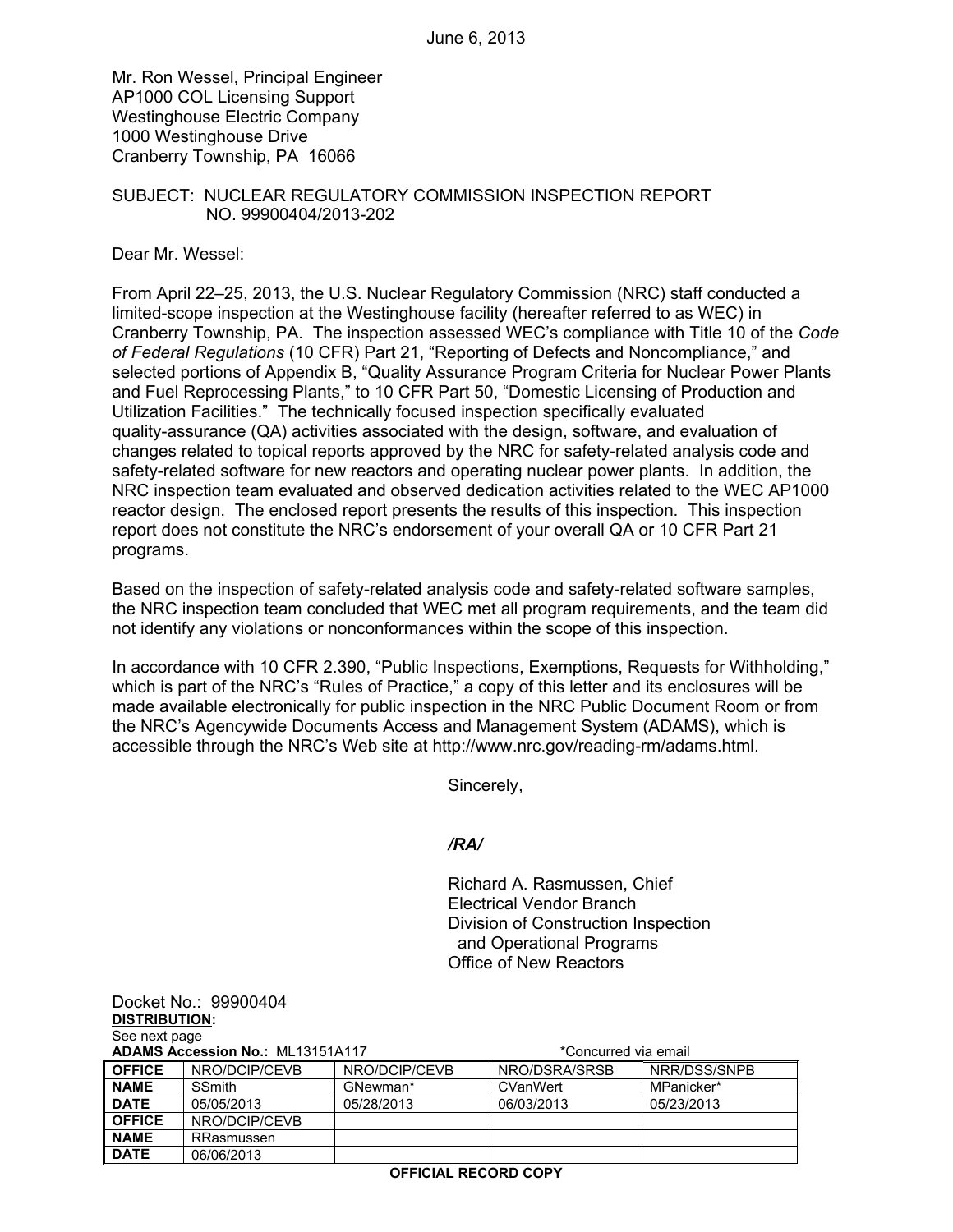#### **DISTRIBUTION:**

ASakadales ERoach KKavanagh RidsNroDcip RidsNroDcipCMVB RidsNroDcipCEVB WesselRP@westinghouse.com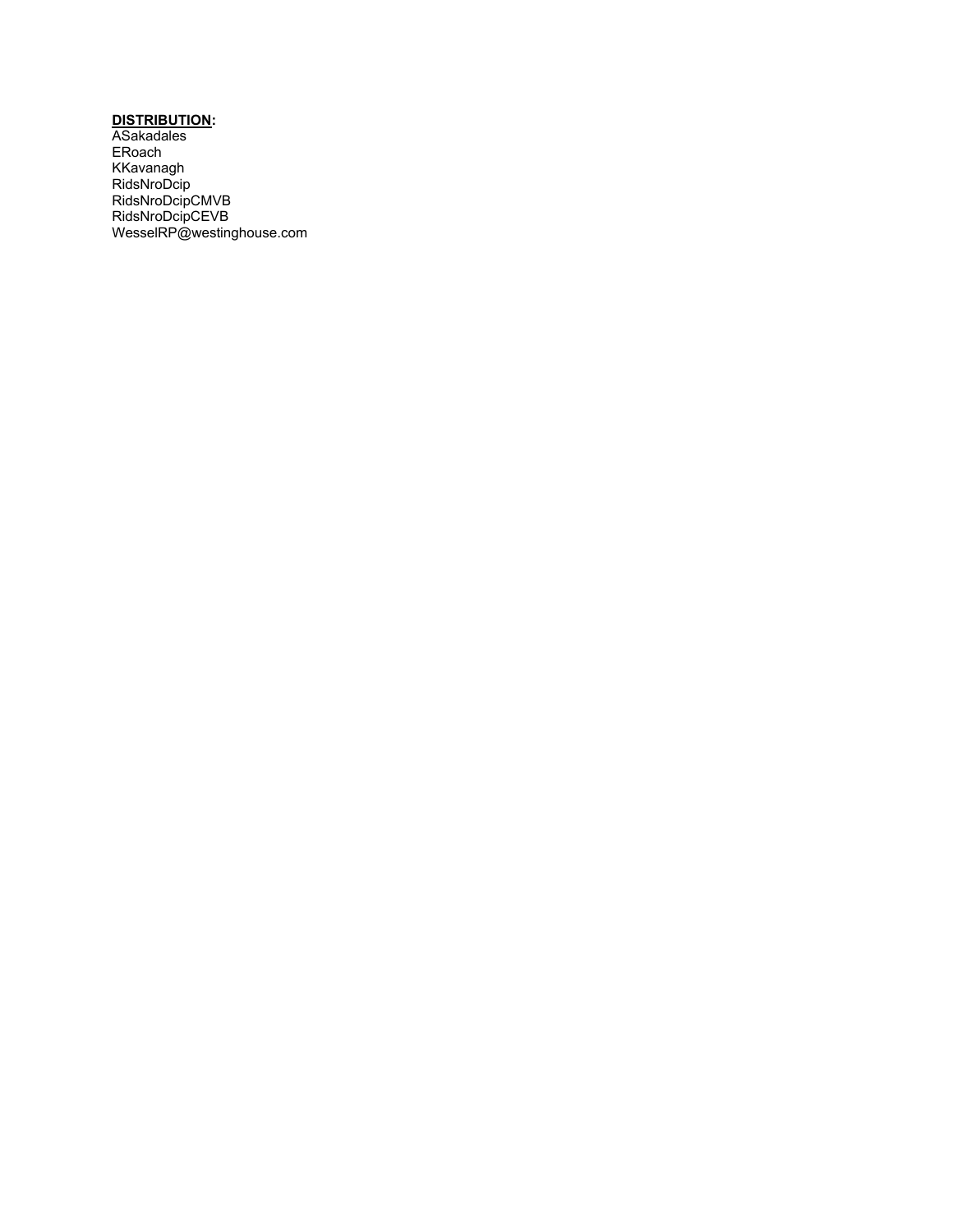#### **U.S. NUCLEAR REGULATORY COMMISSION OFFICE OF NEW REACTORS DIVISION OF CONSTRUCTION INSPECTION AND OPERATIONAL PROGRAMS VENDOR INSPECTION REPORT**

| Docket No.:              | 99900404                                                                                                                                                        |                                                             |  |
|--------------------------|-----------------------------------------------------------------------------------------------------------------------------------------------------------------|-------------------------------------------------------------|--|
| Report No.:              | 99900404/2013-202                                                                                                                                               |                                                             |  |
| Vendor:                  | <b>Westinghouse Electric Company</b><br>1000 Westinghouse Drive<br>Cranberry Township, PA 16066                                                                 |                                                             |  |
| <b>Vendor Contact:</b>   | Mr. Ron Wessel<br><b>Principle Engineer</b><br>AP1000 COL Licensing Support<br>WesselRP@westinghouse.com                                                        |                                                             |  |
| Background:              | The Westinghouse Electric Company provides fuel, services,<br>technology, plant design, and equipment for the commercial<br>nuclear electric power industry.    |                                                             |  |
| <b>Inspection Dates:</b> | April 22-25, 2013                                                                                                                                               |                                                             |  |
| Inspectors:              | <b>Stacy Smith</b><br><b>Garrett Newman</b><br>Christopher Van Wert NRO/DSRA/SRSB<br>Dr. Mathew Panicker                                                        | NRO/DCIP/CEVB, Team Leader<br>NRO/DCIP/CEVB<br>NRR/DSS/SNPB |  |
| Approved by:             | Richard A. Rasmussen, Chief<br><b>Electrical Vendor Branch</b><br>Division of Construction Inspection and Operational Programs<br><b>Office of New Reactors</b> |                                                             |  |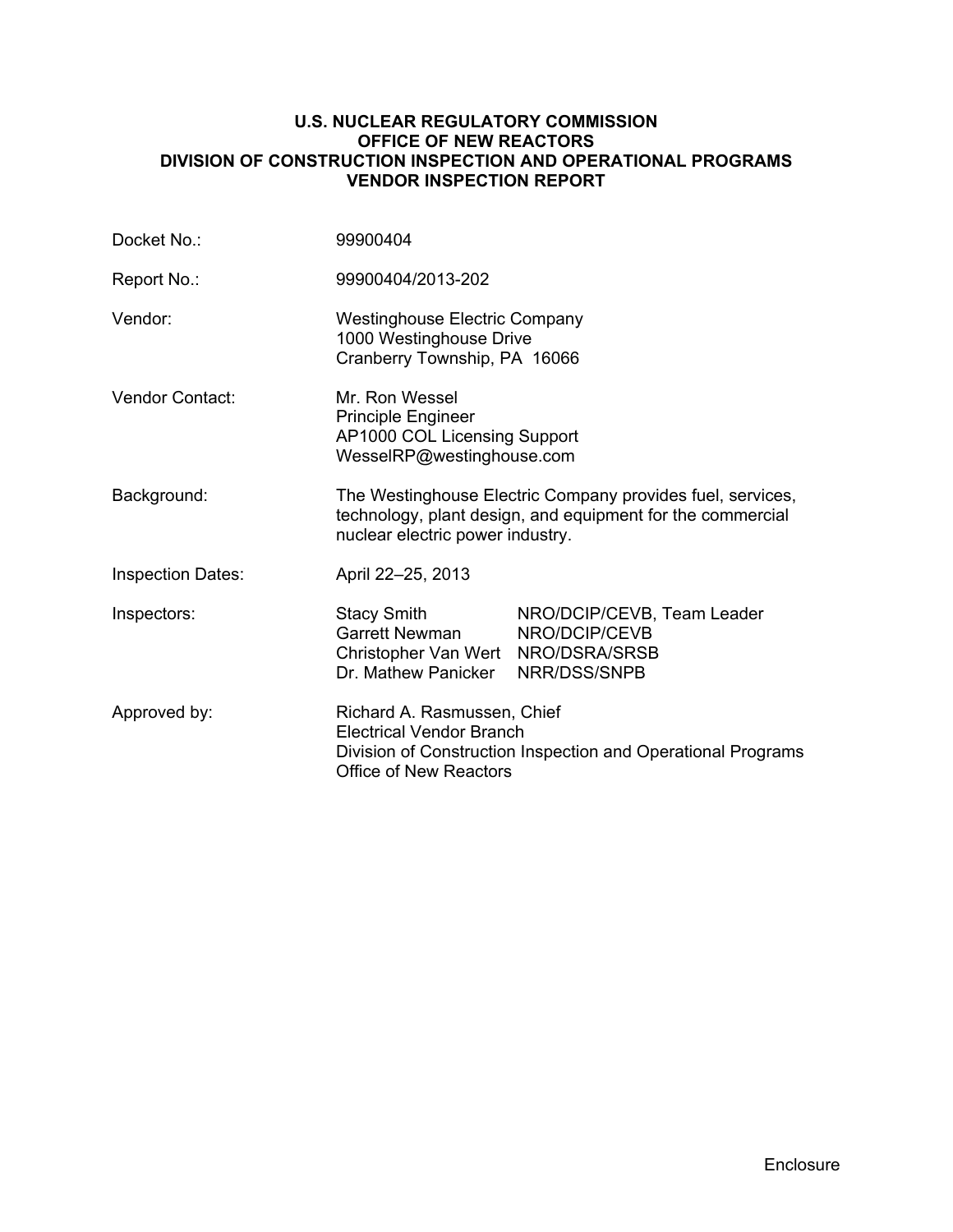# **EXECUTIVE SUMMARY**

#### Westinghouse Electric Company 99900404/2013-202

The U.S. Nuclear Regulatory Commission (NRC) conducted this inspection to verify that the Westinghouse Electric Company's facility (hereafter referred to as WEC) implemented an adequate quality assurance (QA) program for dedication of components for the AP1000 reactor and safety-related analysis code and safety-related software for new reactors and operating nuclear power plants that complied with the requirements of Appendix B, "Quality Assurance Criteria for Nuclear Power Plants and Fuel Reprocessing Plants," to Title 10 of the *Code of Federal Regulations* (10 CFR) Part 50, "Domestic Licensing of Production and Utilization Facilities." In addition, the NRC performed this inspection to verify that WEC implemented a program under 10 CFR Part 21, "Reporting of Defects and Noncompliance," that met the NRC's regulatory requirements.

The following regulations served as the bases for this NRC inspection:

- Appendix B to 10 CFR Part 50
- 10 CFR Part 21

During the conduct of this inspection, the NRC inspection team implemented Inspection Procedure (IP) 43002, "Routine Inspections of Nuclear Vendors," dated April 25, 2011; IP 43004, "Inspection of Commercial-Grade Dedication Programs," dated April 25, 2011; and IP 36100, "Inspection of 10 CFR Part 21 and Programs for Reporting Defects and Noncompliance," dated February 13, 2012.

This inspection specifically evaluated WEC's design process, software verification and validation, and evaluation of changes related to topical reports approved by the NRC for safety-related analysis code and safety-related software to ensure they were being effectively implemented to meet the applicable requirements of Appendix B to 10 CFR Part 50. The inspection focused on control of changes associated with the following topical reports:

- WCAP-16260-P-A, Revision 1, "The Spatially Corrected Inverse Count Rate (SCICR) Method for Subcritical Reactivity Measurement"
- WCAP-13360-NP-A, Revision 0, "Clarification on Use of Dynamic Rod Worth Measurement (DRWM) in Initial Plant Start-Up Applications"
- WCAP-16097-P, Revision 3, "Common Qualified Platform Record of Changes"

The NRC inspection team concluded that WEC's QA policies and procedures comply with the applicable requirements in 10 CFR Part 21 and Appendix B to 10 CFR Part 50, and that WEC's personnel are implementing these policies and procedures effectively. The results of this inspection are summarized below.

# Software Control

The NRC inspection team concluded that WEC is implementing its policies and procedures that govern design control, software development, and software verification and validation processes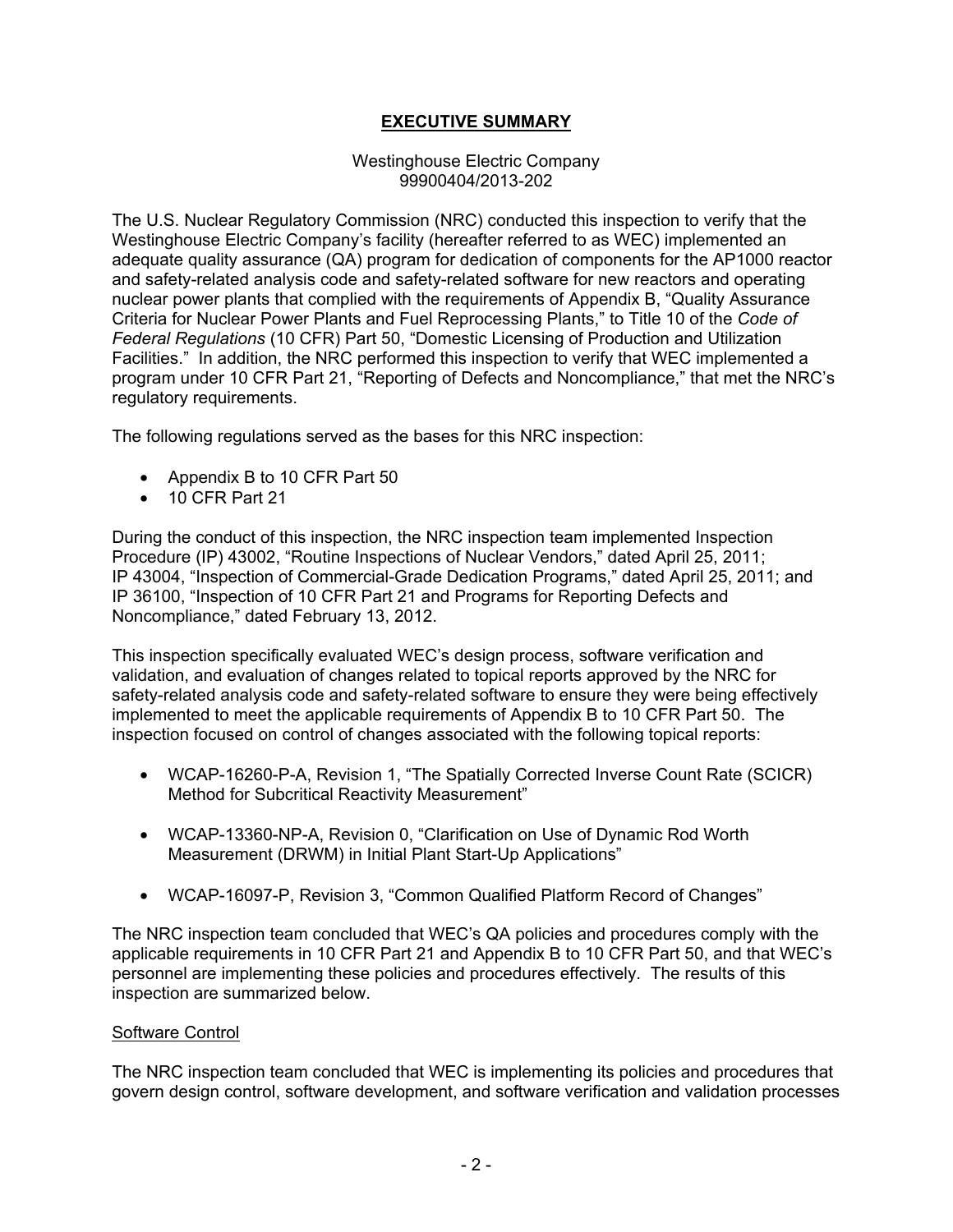for safety-related analysis code and safety-related software in a way consistent with the regulatory requirements of Criterion III, "Design Control," in Appendix B to 10 CFR 50.

#### Nonconforming Materials, Parts, or Components and Corrective Action

The NRC inspection team concluded that WEC is implementing its policies and procedures that govern the control of nonconforming material, parts, or components, and corrective actions in a way consistent with the regulatory requirements of Criterion XV, "Nonconforming Materials, Parts, or Components," and Criterion XVI, "Corrective Action," in Appendix B to 10 CFR Part 50.

#### Commercial-Grade Dedication

The NRC inspection team concluded that WEC is implementing its policies and procedures that govern commercial-grade dedication activities in a way consistent with the regulatory requirements of Criterion III, "Design Control," in Appendix B to 10 CFR Part 50.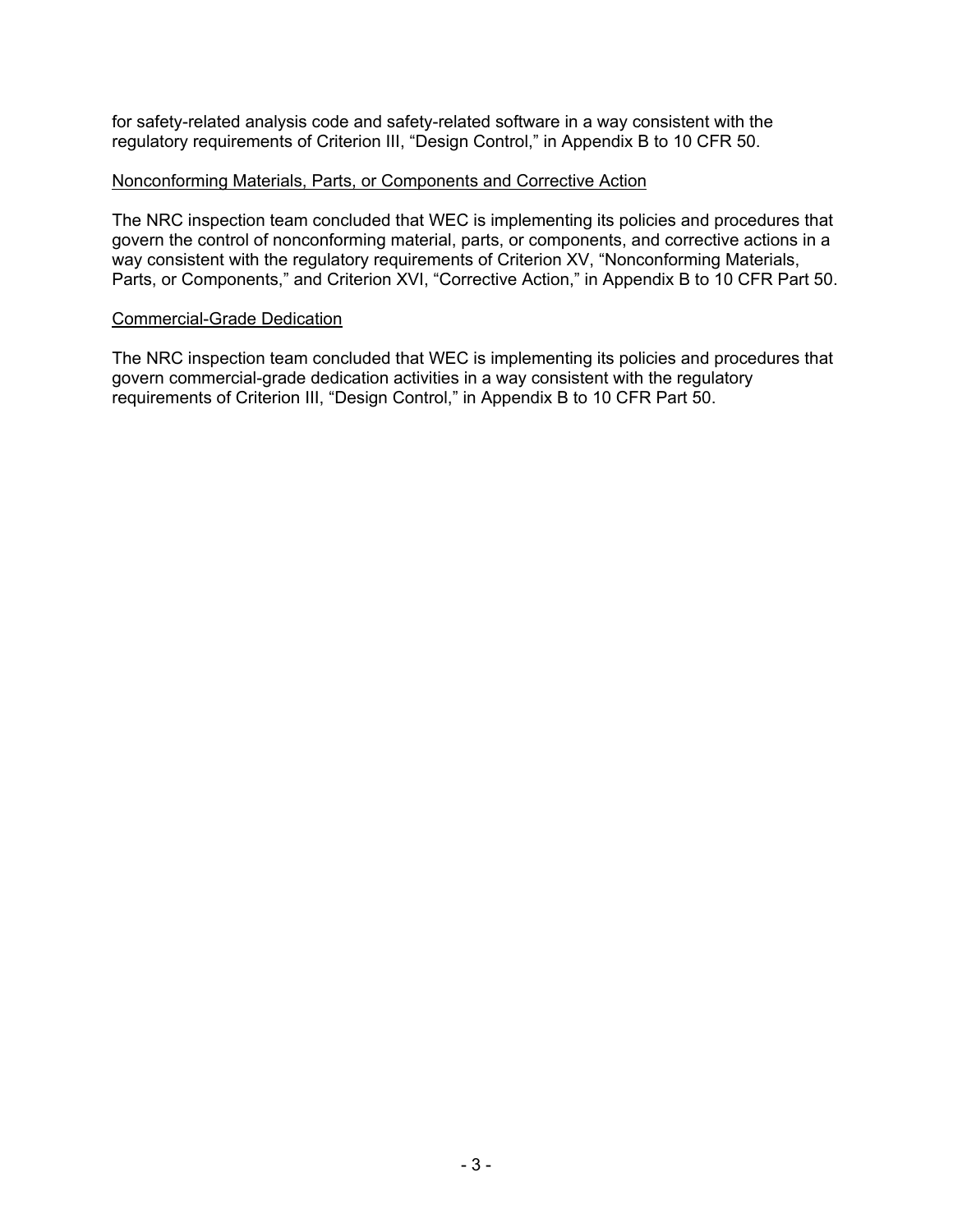# **REPORT DETAILS**

#### **1. Software Control**

#### a. Inspection Scope

The NRC inspection team reviewed the WEC processes for design control, software development, and software verification and validation for safety-related analysis code and safety-related software related to topical reports approved by the NRC to verify regulatory compliance in accordance with Criterion III, "Design Control," in Appendix B to 10 CFR 50.

#### b. Observations and Findings

#### b.1 Implementation of Common Q Software

WEC uses 2C48361, "Standard AC160 Hardware Procurement," Revision 34, dated October 31, 2013, as a living document to track changes to the Common Qualified (Common Q) platform beyond those reviewed and approved in WCAP-16097-P-A, "Common Qualified Platform Record of Changes," Appendix 5, Revision 1, dated February 2013. The NRC approved WCAP-16097 in February 2013, which reflected Common Q platform changes through March 31, 2012. The Common Q platform is a computer system that consists of a set of commercial-grade hardware and previously developed software components dedicated and qualified for use in nuclear power plants. The Common Q platform was developed from the standard Advant Control (AC) 160 computer systems currently used for control systems.

The NRC inspection team verified that there have been no significant changes to the platform. 2C4836 includes tables for allowable product revision to be used for the AC160, including description, part number, product revision, reference information, and material size code. Whenever WEC needs to make a change to the hardware-procurement document, it must first be authorized by a configuration-control board. The configuration-pcontrol board uses NA 4.44, "Engineering Drawing Creation and Change Process," Revision 3, dated December 14, 2012. The NRC inspection team verified that this procedure contained sufficient guidance to adequately manage standard drawing changes associated with the AC160.

#### b.2 Implementation of Advanced Digital Reactivity Computer (ADRC) **Software**

ARDC is used for core-design verification in pressurized-water reactors. WEC currently uses ADRC version 4.0.3, released in 2007, for operating nuclear power plant reload core verifications. The 2007 release corrected errors in printing and picoammeter readings that the previous version of the software had contained. The NRC inspection team verified that the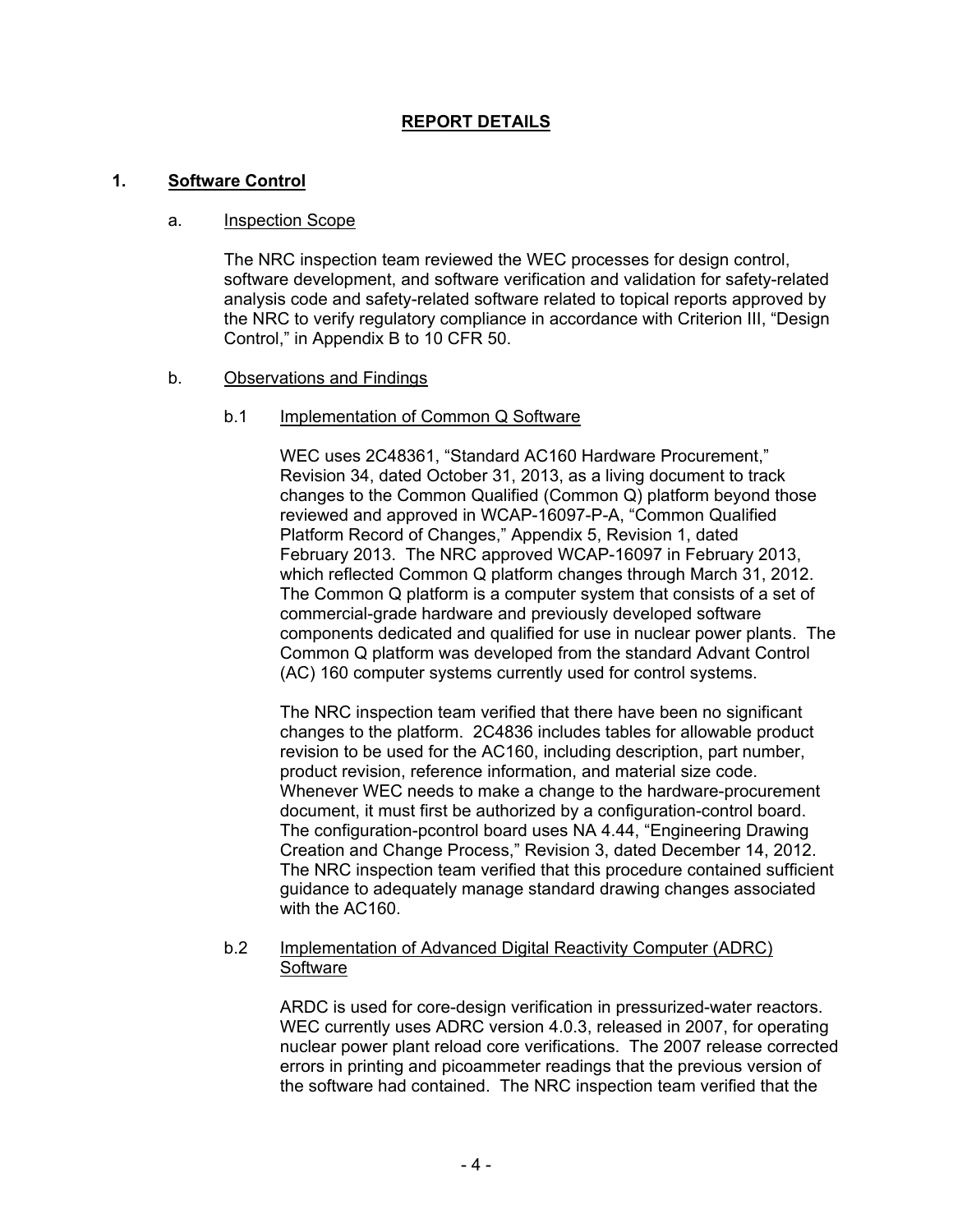completed validation, verification, and installation tests were done in accordance with quality procedures.

WEC is currently in the process of updating ADRC to support changes in plant requirements, available hardware, and plant interfaces, including requirements imposed by the Westinghouse Electric Company's AP1000 reactor design. The NRC inspection team reviewed completed portions of a version update to the ADRC from version 4.03, written in the programming language C, to version 5.0, written in the programming language C++. Currently, WEC has completed all requirement specifications for the ADRC and the design specification for the hardware. WEC has completed the software development (actual coding of the software) in accordance with WEC 3.6.1, "Computer Software Development Process," Revision 0.0, dated July 24, 2012. However, at the time of the inspection, WEC was still in the process of completing the development process and ADRC Version 5.0 was not approved for use.

The software requirement specification, CN-NO-12-9, notes that upgrading Version 4.03 to Version 5.0 will be a new development effort. The NRC inspection team verified that the completed portions of the development plan, as documented in FDR 12-21, were done in accordance with quality procedures.

#### b.3 Implementation of Subcritical Rod-Worth Measurement (SRWM) Methodology

The SRWM methodology is described in WCAP-16260-P-A, Revision 1, "The Spatially Corrected Inverse Count Rate (SCICR) Method for Subcritical Reactivity Measurement" (Reference 4). WEC issued Technical Bulletin TB-12-3, "Subcritical Rod Worth Measurement Methodology," on February 17, 2012, to inform its customers that use of the SRWM methodology is suspended until issues identified in the technical bulletin are resolved. The technical bulletin stipulates that the SRWM methodology should no longer be used to perform post-corereload startup physics testing until the issue with the total bank worth (TBW) measurement can be resolved. The suspension of the methodology was because of two issues: (1) the mean deviation to root squared ratio did not exceed the criterion in the biased cases as expected, and (2) measured-to-predicted TBW difference was significantly less than expected in the biased cases.

The SRWM methodology uses count-rate data from the source-range (SR) neutron detectors that are obtained during bank withdrawal in Mode 3 before rod drop-time measurements are taken. The core-design parameters that are verified by the SRWM methodology are the TBW, all rods out (ARO) critical boron concentration (CBC) at hot zero power (HZP) condition (boron end point), and the isothermal temperature coefficient (ITC). The TBW measurement is affected by this issue. TBW is one of the core-design characteristics identified in ANSI/ANS-19.6.1-2011, "American National Standard Reload Startup Physics Tests for Pressurized Water Reactors," dated January 13, 2011,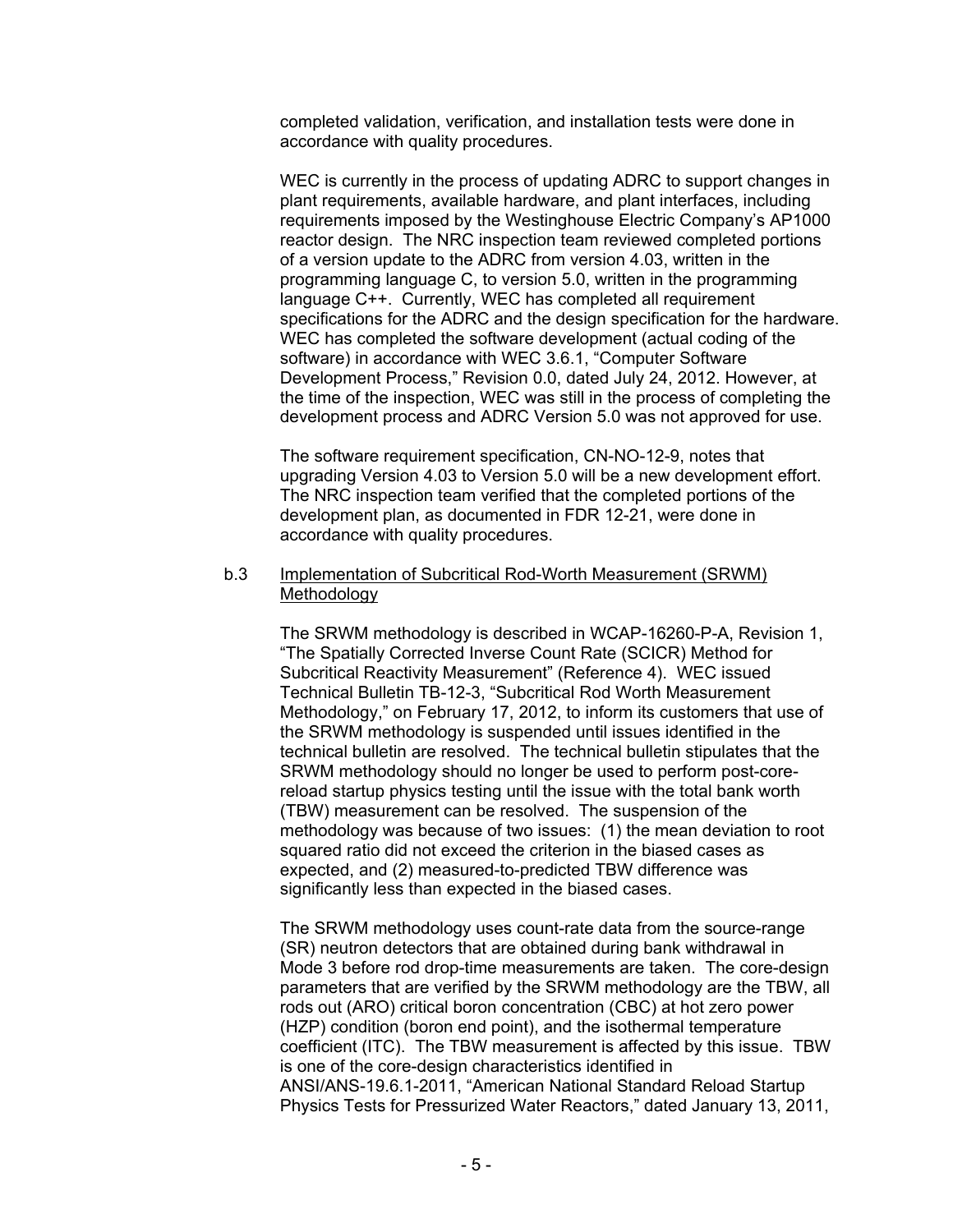that is measured during post-refueling startup physics testing to confirm that the "as loaded core" is consistent with the "as designed" core.

The technical bulletin indicates that these issues do not result in substantial safety hazard for the reasons specified in the bulletin. Westinghouse has concluded that no core anomalies existed that the SRWM methodology measured failed to detect. The NRC inspection team verified WEC's assessment.

#### c. Conclusions

The NRC inspection team concluded that WEC is implementing its policies and procedures that govern design control, software development, and software verification and validation processes for safety-related analysis code and software in a way consistent with the regulatory requirements of Criterion III, "Design Control," in Appendix B to 10 CFR 50.

# **2. Nonconforming Materials, Parts, or Components and Corrective Action**

# a. Inspection Scope

The NRC inspection team reviewed a sample of nonconformance and corrective action documents with an emphasis on previous issues identified by WEC related to its sub vendor, Pennatronics, to verify compliance with Criterion XV, "Nonconforming Materials, Parts, or Components," and Criterion XVI, "Corrective Action," in Appendix B to 10 CFR Part 50. In addition, the NRC inspection team reviewed a sample of corrective action documents associated with SRWM and DRWM.

# b. Observations and Findings

# b.1 Implementation of the Corrective Action Program

In issue report (IR) 13-039-M007, WEC identified twenty supplier audit reports that were not completed in accordance with WEC 7.1, "Supplier Qualification and Assessment," Revision 4.1, dated February 18, 2013. WEC 7.1 establishes the requirements for conducting, reporting, and verifying corrective action and maintaining records of a quality program assessment to evaluate a supplier's quality assurance program (as well as the supplier's performance in implementing their program).

IR 13-039-M007 was initially screened and reviewed by the issue review committee as not potentially representing a condition adverse to nuclear safety pursuant to the requirements of WEC's Part 21 procedure WEC 21.0, "Identification and Reporting of Conditions Adverse to Nuclear Safety," Revision 7.1, dated June 27, 2012; however, during an NRC audit at the WEC Scottsdale, AZ, location in February 2013, the NRC raised the question of whether any safety-related components had been shipped to nuclear power plants from unqualified suppliers.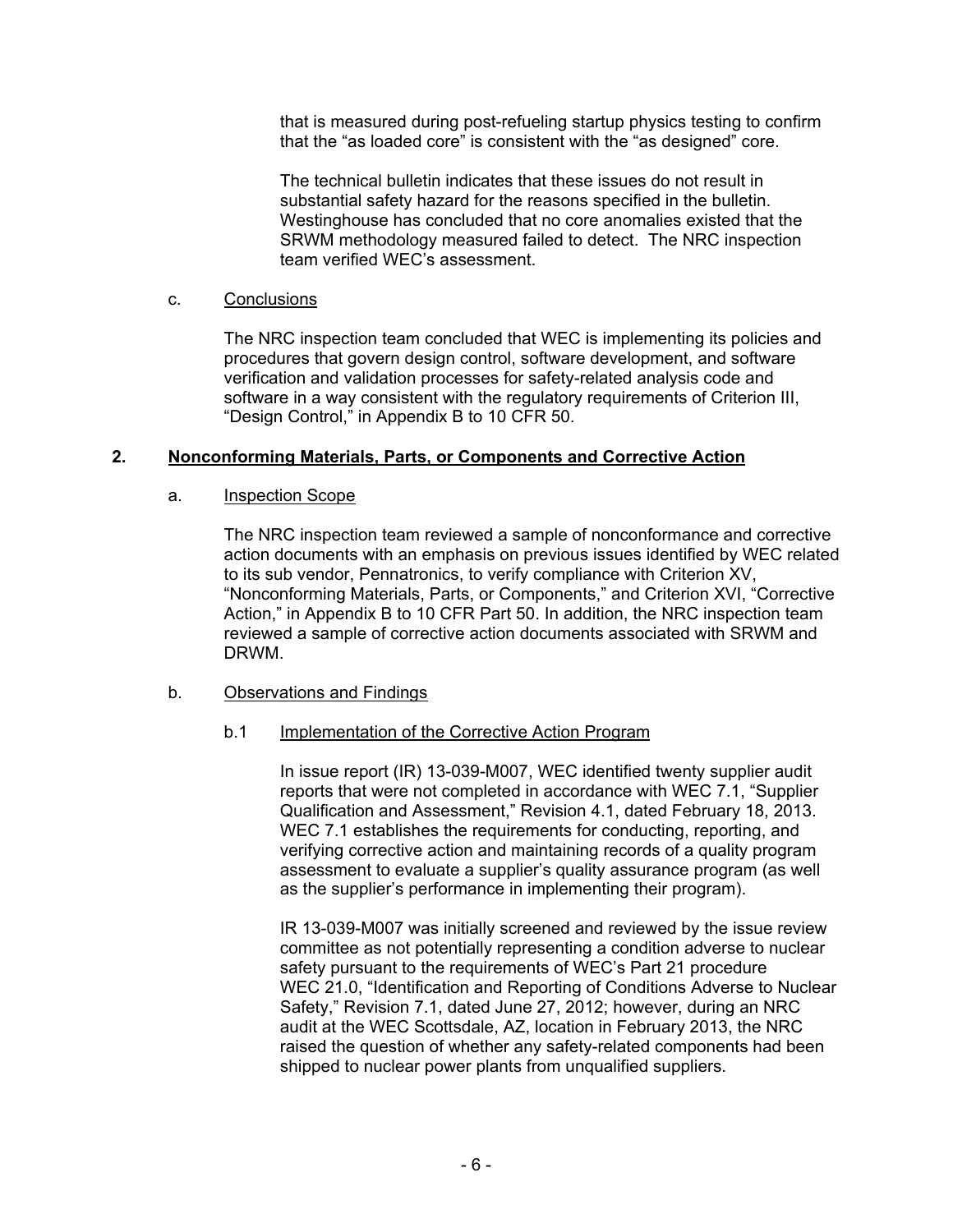During this inspection, the NRC inspection team reviewed completed commitments associated with these corrective actions, including the initiation of two additional IRs to address this concern. WEC initiated IR 13-056-M002 to document the failure of IR 13-039-M007 to correctly document and identify this as a potential Part 21 issue that required screening through WEC 21.0. In addition, WEC initiated IR 13-049-M001 to document that the failure to issue audit reports in accordance with WEC 7.1 resulted in potential supplier programmatic deficiencies going unreported, which could potentially impact components received from the affected suppliers. This IR included four active commitments, two of which are closed.

The NRC inspection team verified that the closed commitments, IR 13-049-M001.01 and IR 13-049-M001.02, were adequate. Specifically, the NRC inspection team verified that deviations identified in the Pennatronics quality program audit report, WES-2012-318-R, were appropriately evaluated and that WEC had adequate technical justification to demonstrate that a defect did not exist. WEC issued a stop-work order to Pennatronics that was still in place at the time of the NRC inspection due to significant QA programmatic deficiencies. In addition, the NRC inspection team reviewed the evaluation of Keystone Compliance, LLC, Judd Wire Inc., and Global Circuits to verify that the audit reports WEC performed did not include any findings or observations and, therefore, had no impact on components received from these suppliers.

In addition, the NRC inspection team reviewed the root-cause analysis report for IR # 12-012-M011, which determined that a flaw in SRWM methodology itself, as well as breakdowns in the original software-development process, resulted in the software being unreliable to detect TBW deviations. In the root cause, WEC identified that the flaw was not detected until 2012 because WEC determined that it did not have an integrated process to develop an integrated product for which the methodology and software were well documented, understood, and questioned. Additionally, WEC identified missed opportunities to identify the issues approximately a year earlier. The NRC inspection team reviewed the corrective actions performed to correct the condition and the apparent cause, which included the issuance of Technical Bulletin TB-12-3, suspension of use of the SRWM software, a review of the current procedures controlling software development, and an extent-of-condition review. The NRC inspection team verified that the completed corrective actions were adequate to identify and correct the conditions adverse to quality.

# c. Conclusions

The NRC inspection team concluded that WEC is implementing its policies and implementing procedures that govern its corrective action program in a way consistent with the regulatory requirements of Criterion XVI, "Corrective Action."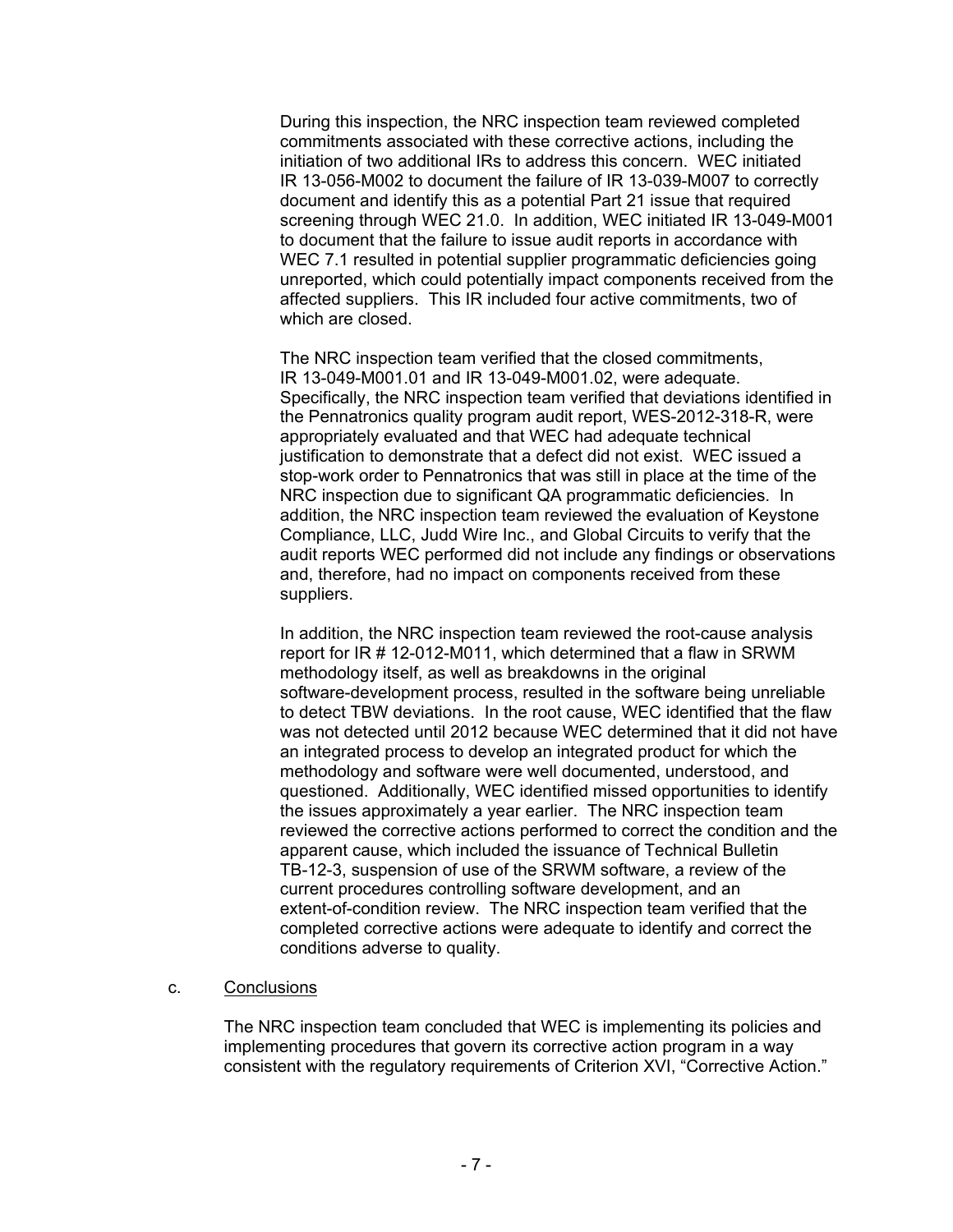# **3. Commercial-Grade Dedication**

# a. Inspection Scope

The NRC inspection team reviewed WEC's policies and implementation procedures that govern the implementation of WEC's commercial-grade dedication program to ensure that they are consistent with the regulatory requirements of Criterion III," Design Control," and Criterion VII, "Control of Purchased Material, Parts, and Services," in Appendix B to 10 CFR Part 50. The NRC inspection team observed commercial-grade dedication activities and reviewed supporting documentation.

# b. Observations and Findings

The NRC inspection team witnessed portions of commercial-grade dedication activities in progress for the AP1000 reactor design, and specifically, the machining services for a 1E-to-non-1E isolation raceway bracket. The NRC reviewed the design specification for the part and the associated commercial-grade dedication plan and determined that the plan adequately captured the critical characteristics for the part. The NRC inspection team witnessed the inspector implement the plan by verifying that the dimensions of the bracket were within the tolerances of the drawing. The WEC inspector also properly verified that the part number was accurate and that the required documents, such as certified material test reports, were provided by the commercial supplier.

# c. Conclusions

The NRC inspection team concluded that WEC is implementing its policies and implementing procedures that govern its commercial-grade dedication program in ways consistent with the regulatory requirements of Criterion III," Design Control," and Criterion VII, "Control of Purchased Material, Parts, and Services," in Appendix B to 10 CFR Part 50.

# **4. Entrance and Exit Meetings**

On April 22, 2013, the NRC inspection team presented the inspection scope during an entrance meeting with WEC management and additional personnel. On April 25, 2013, the NRC inspection team presented the inspection results during an exit meeting with WEC management and other WEC personnel.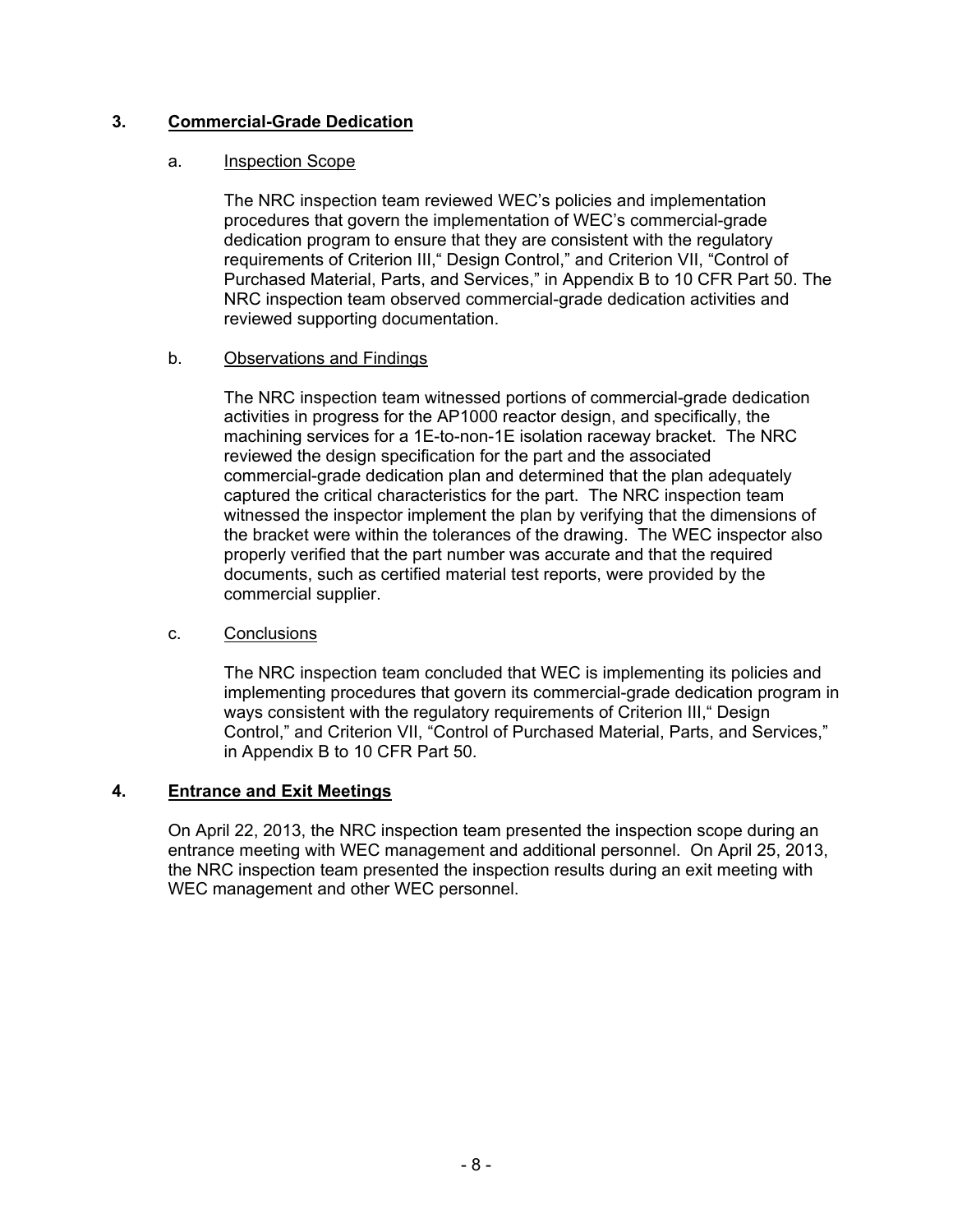# **ATTACHMENT**

# **1. PERSONS CONTACTED AND NRC STAFF INVOLVED:**

| <b>Name</b>             | <b>Title</b>                                  | <b>Affiliation</b> | <b>Entrance</b> | <b>Exit</b> | <b>Interviewed</b> |
|-------------------------|-----------------------------------------------|--------------------|-----------------|-------------|--------------------|
| Ron Wessel              | AP1000 Licensing                              | <b>WEC</b>         | X               | X           | X                  |
| <b>March Grider</b>     | Manager, Nuclear<br>Operations                | <b>WEC</b>         |                 | X           | X                  |
| Patrick Sebastiani      | <b>Principal Engineer</b>                     | <b>WEC</b>         |                 | X           | X                  |
| David Chapman           | <b>Fellow Engineer</b>                        | <b>WEC</b>         | X               | X           | X                  |
| Linda Phelps            | <b>Senior Quality Engineer</b>                | <b>WEC</b>         |                 | X           | X                  |
| <b>Abdul Dulloo</b>     | <b>Product Manager</b>                        | <b>WEC</b>         |                 | X           | X                  |
| Dan Kistler             |                                               | <b>WEC</b>         |                 |             | X                  |
| <b>Bill Smoody</b>      | <b>Principal Engineer</b>                     | <b>WEC</b>         |                 | X           | X                  |
| Lou Grobmyer            | <b>Consulting Enginer</b>                     | <b>WEC</b>         |                 |             | X                  |
| <b>Thomas Rodack</b>    | Director, Nuclear Fuels                       | <b>WEC</b>         |                 |             | X                  |
| <b>Stacy Smith</b>      | Inspector                                     | <b>NRC</b>         | X               | X           |                    |
| <b>Garrett Newman</b>   | Inspector                                     | <b>NRC</b>         | X               | X           |                    |
| Christopher Van<br>Wert | <b>Technical Expert</b>                       | <b>NRC</b>         | X               |             |                    |
| Dr. Mathew<br>Panicker  | <b>Technical Expert</b>                       | <b>NRC</b>         | X               |             |                    |
| Dan Kistler             | <b>Principal Engineer</b>                     | <b>WEC</b>         |                 | X           |                    |
| Kristopher<br>Cummings  | Manager, Fuel<br><b>Engineering Licensing</b> | <b>WEC</b>         |                 | X           |                    |
| Mark Stofko             | Manager, I&C Licensing                        | <b>WEC</b>         |                 | X           |                    |
| John Deblasio           |                                               | <b>WEC</b>         | X               | $\mathsf X$ | X                  |
| Ben Holspple            | <b>Quality Engineer</b>                       | <b>WEC</b>         |                 | X           |                    |
| April Lloyd             | <b>Acting Director PSDR</b>                   | <b>WEC</b>         |                 | X           |                    |
| Stephanie Grier         | <b>Quality Engineer</b>                       | <b>WEC</b>         |                 | X           |                    |
| Stephen Packard         |                                               | <b>WEC</b>         |                 | X           |                    |
| Marty Ryan              | <b>Principal Engineer</b>                     | <b>WEC</b>         |                 | X           | X                  |
| <b>Matthew Shakon</b>   | Senior Engineer                               | <b>WEC</b>         |                 | X           |                    |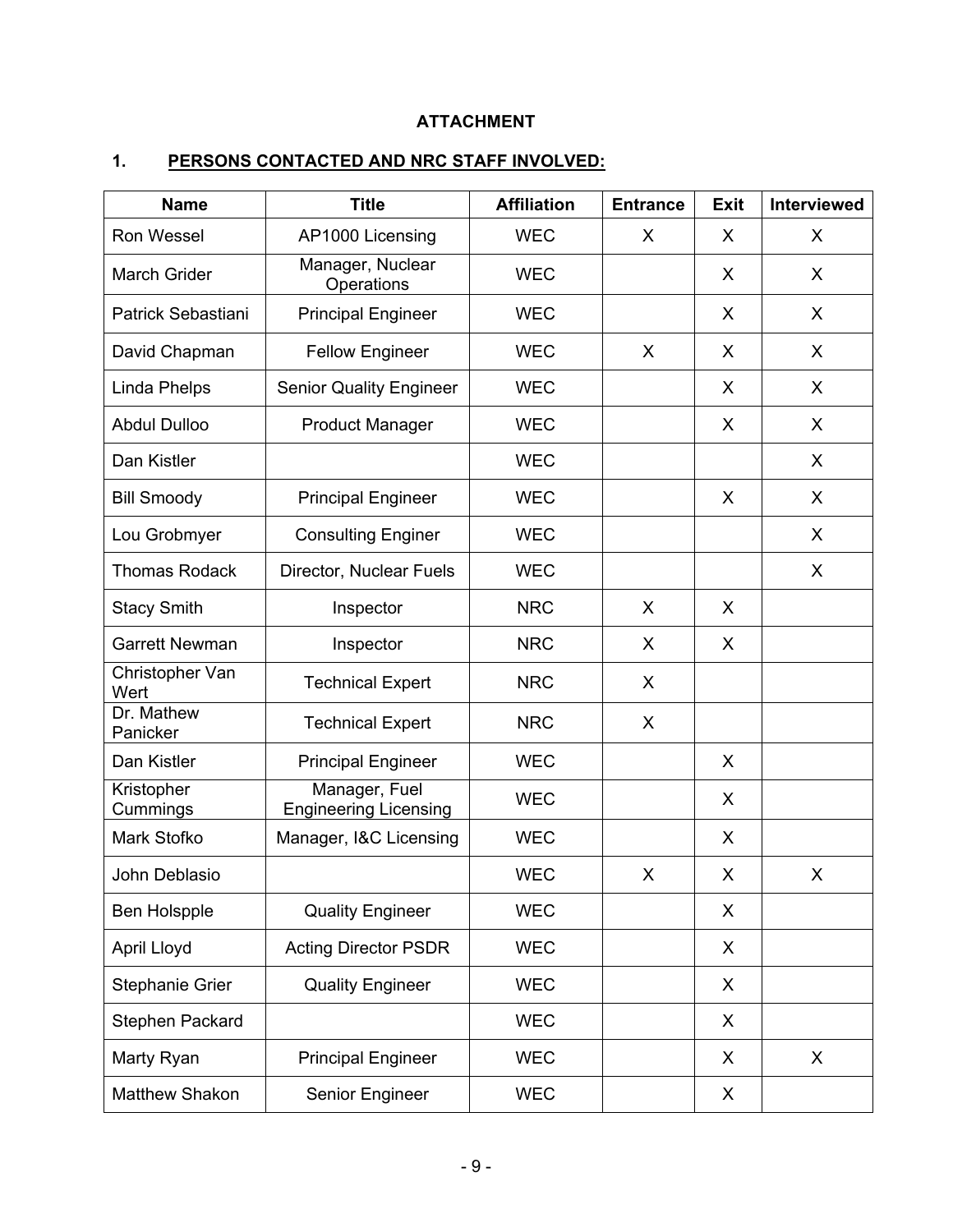| <b>Name</b>  | Title                                    | <b>Affiliation</b> | <b>Entrance</b> | Exit | <b>Interviewed</b> |
|--------------|------------------------------------------|--------------------|-----------------|------|--------------------|
| Dale Harmon  | Quality                                  | <b>WEC</b>         |                 |      |                    |
| Larry Erin   | Director, Regulatory<br>Oversight        | <b>WEC</b>         |                 |      |                    |
| Maria Assard | Manager, Safety<br><b>System Support</b> |                    |                 |      |                    |

# **2. INSPECTION PROCEDURES USED:**

 Inspection Procedure 36100, "Inspection of 10 CFR Part 21 and Programs for Reporting Defects and Noncompliance," dated February 13, 2012 (Agencywide Documents Access and Management System (ADAMS) Accession No. ML113190538)

 Inspection Procedure 43002, "Routine Inspections of Nuclear Vendors," dated April 25, 2011 (ADAMS Accession No. ML110871933)

 Inspection Procedure 43004, "Inspection of Commercial Grade Dedication Programs," dated April 25, 2011 (ADAMS Accession No. ML110871957)

# **3. ITEMS OPENED, CLOSED, AND DISCUSSED:**

**Item Number Status Type Description** 

NONE

# **4. DOCUMENTS REVIEWED:**

- "Subcritical Rod Worth Measurement (SRWM) Methodology Issues Lessons Learned ," PowerPoint Presentation for High CAPs Issue – 12-012-M011
- ANSI/ANS-19.6.1-2011, "American National Standard Reload Startup Physics Tests for Pressurized Water Reactors," dated January 13, 2011
- Blanket PO B02642 from STPNOC, Revision 16, dated October 14, 2010
- CN-NO-11-11, "Subcritical Rod Worth Measurement Data Analysis System (SRWM DAS) Version 4.0.3 Software Change Specification," Revision 0
- CN-SST-07-7, "Advanced Digital Reactivity Computer (ADRC) Version 4.03, Software change Specification," Revision 0
- Commercial Grade Dedication Instruction (CDI)-4056, "Services associated with Build to Print Fabricated Parts & Assemblies," Revision 6, dated December 17, 2012
- Drawing 10074D42, "Standard 1E to Non-1E Isolation Raceway Details," Revision 2
- IR # 10-160-M013, "Local Coincidence Logic Processor Not Receiving Partial Trip Data over High Speed Link," dated June 9, 2010
- IR # 11-055-M015, "Withdrawal of DRWM Clarification letter from the NRC," dated May 29, 2011
- IR # 11-132-M029, "Basis for SRM Predicted Total Bank Worth," dated May 12, 2011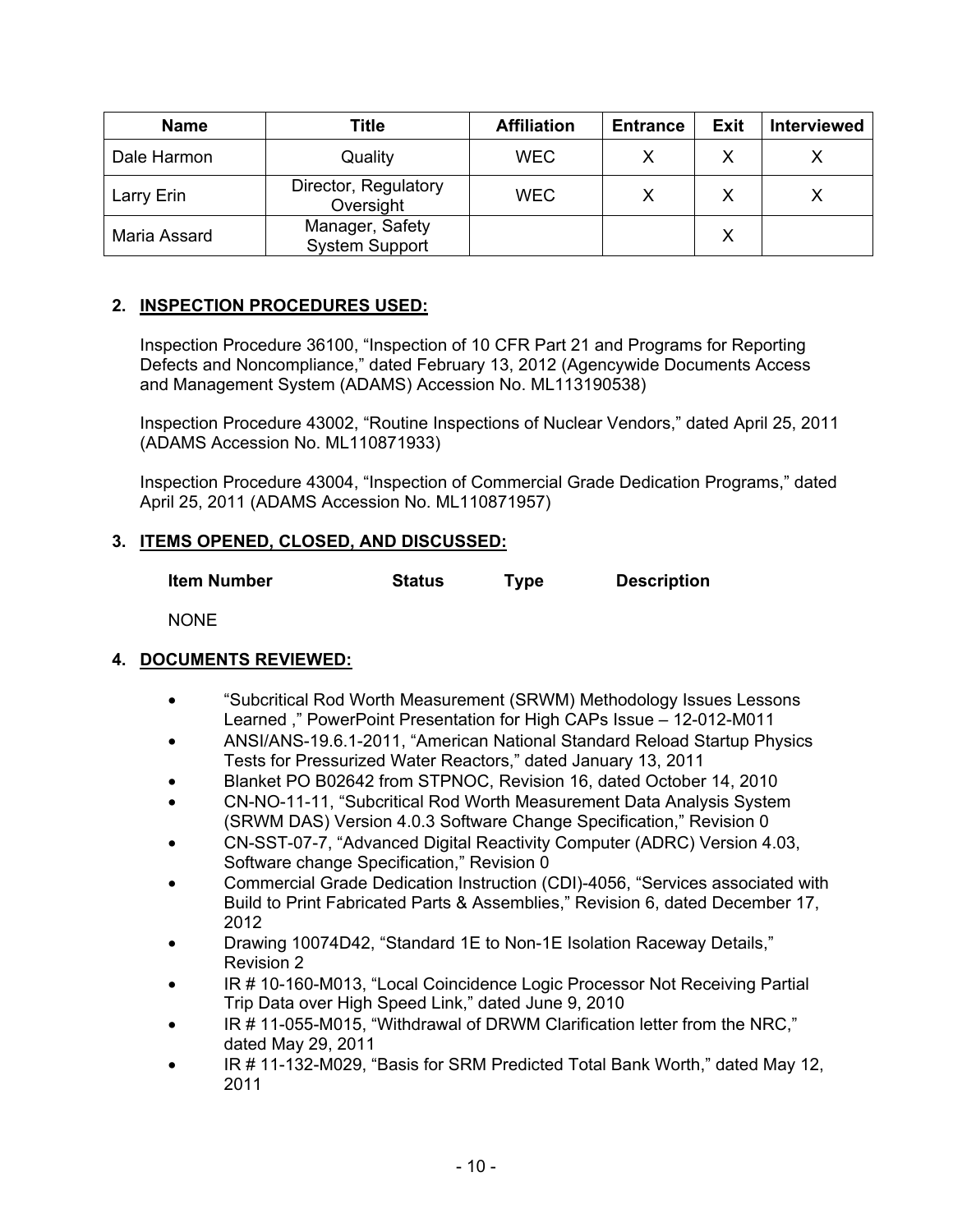- IR # 11-193-M025, "SPT/SRWM Design Constants File Predicted Eigenvalues Inconsistent with ANC Sequence," dated July 12, 2011
- IR # 11-200-M011, "Total Bank Worth Review Criteria Failed during DRWM Testing at Ginna Cycle 36 Startup," dated July 19, 2011
- IR # 11-285-M001, "Subcritical Rod Worth Measurement (SRWM) Version 4.0.2 Software Error," dated October 12, 2011
- IR # 11-290-M024, "Error Precursor in SRWM Software," dated October 17, 2011
- IR # 12-012-M011, "Potential Discrepancy in Measured Eigenvalue Determination Using SCICR Methodology," dated January 12, 2012
- LTR-NO-09-104, "Executed Procedure ADRC-SW-001 Rev. 9 for Windows XP," dated March 26, 2010
- LTR-NO-11-113, "Software Release of SWRM Version 4.03 on Windows XP Platform," dated October 17, 2011
- LTR-NO-112, "Installation and Pre-Configuration Validation Testing of SRWM Version 4.0.3 and SRWM Single Application Computer Program References for Internal Use," dated October 17, 2011
- LTR-NO-12-15, "Subcritical Physics Testing (SPT) With Subcritical Rod Worth Measurement Methodology (SRWM); Plant Specific Impact Assessment for South Texas Unit 1 Cycle 17 and Unit 2 Cycle 16," dated February 17, 2012
- LTR-NO-12-22, "Subcritical Physics Testing (SPT) With Subcritical Rod Worth Measurement Methodology (SRWM); Plant Specific Impact Assessment for Wolf Creek Cycle 19," dated February 17, 2012
- LTR-NRC-12-41, "Subcritical Rod Worth Measurement (SRWM) Methodology Service Withdrawal," dated April 25, 2012
- LTR-PO\_07-67, "ADCR.EXE Version 4.03 Installation and Validation Results for Windows 2000 Operating System," dated June 13, 2007
- LTR-SRC-10-52, "Opening Request for PD-10-12, 'Local Coincidence Logic (LCL) Processor Not Receiving Partial Trip Data Over High Speed Link (HSL),'" dated July 23, 2010
- LTR-SRC-10-74, "Closeout Request for PD-10-12, 'Local Coincidence Logic (LCL) Processor Not Receiving Partial Trip Data Over High Speed Link (HSL),'" dated September 20, 2010
- LTR-SRC-12-9, "PD-876 Closeout, "SRWM Methodology Software," dated February 21, 2012
- NSNP 3.6.2, "Validation of Computer Software," Revision 2, dated February 8, 2010
- PO 481008 from Ameren, Revision 2, dated May 17, 2012
- PO 745758, Revision 0, dated May 28, 2009
- PO SNG28577-0003 from Georgia Power (Vogtle 2), Revision 0, dated August 13, 2012
- QSP-219, "Quality Specification for Procurement Services Associated with Build to Print Fabricated Parts & Assemblies," Revision 9, dated December 2012
- Technical Bulletin (TB)-12-3, "Subcritical Rod Worth Methodology," dated February 17, 2012
- WCAP-13360-NP-A, "Clarification on Use of Dynamic Rod Worth Measurement (DRWM) in Initial Plant Start-up Applications," Supplement 1, Revision 0, dated March 2012
- WCAP-16260-P-A, "The Spatially Corrected Inverse Count Rate (SCICR) Method for Subcritical Reactivity Measurement," Revision 1, dated July 2007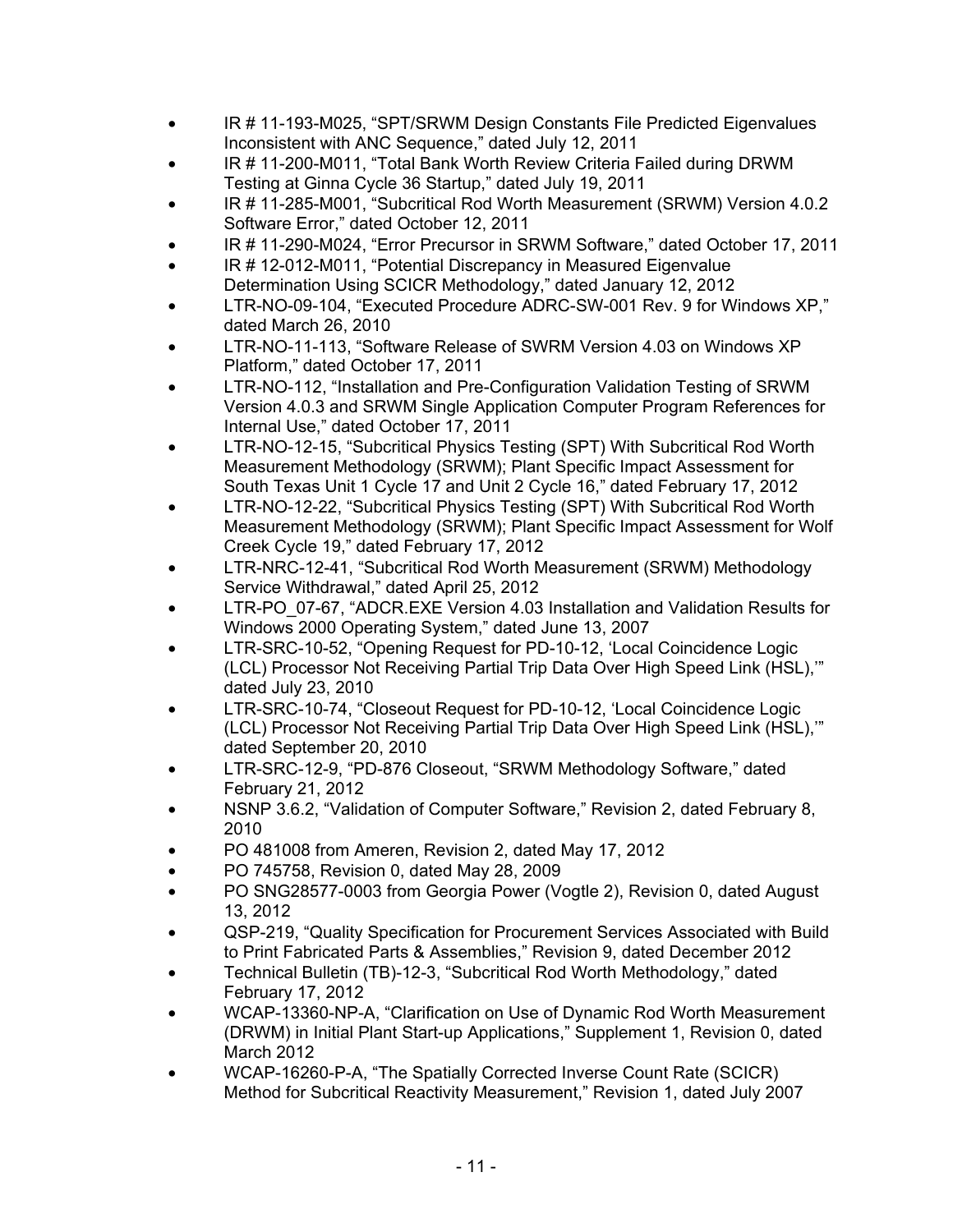- WEC 16.2, "Westinghouse Corrective Actions Process," Revision 4.1, dated April 17, 2012
- WEC 21.0, "Identification and Reporting of Conditions Adverse to Nuclear Safety," Revision 7.1, dated June 27, 2012
- WEC 21.0, "Identification and Reporting of Conditions Adverse to Safety," Revision 7.1, dated June 27, 2012
- WNA-DS-02182-GEN, "Class 1E to Non-Class 1E Isolation Barrier Design Requirements," Revision 1, dated November 2012
- WEC 3.6.1, "Computer Software Development Process," Revision 0.0
- NSNP 3.6.3, "Configuration Control of Computer Programs and Systems," Revision 2
- WEC 3.6.5, "External Computer Software," Revision 0.0, dated July 24, 2012.
- HTS-AC160-001, "Inspection Procedure: Visual Inspection of AC160 Hardware," Revision 18, dated March 2012
- WNA-PT-00156-GEN, "Test Plan for the AC160 Automated Vision Inspection System," Revision 0, dated February 2012
- WNA-TR-02698-GEN, "Test Report for the AC160 Automated Vision Inspection System," Revision 0, dated March 2012
- CN-NO-12-9, "Advanced Digital Reactivity Computer (ADRC) Version 5.0 Software Requirements Specification," Revision 0
- WEC 3.3.1, "Design Reviews," Revision 5.0, dated April 24, 2013
- WEC 3.6.1, "Computer Software Development Process," Revision 0.0, dated July 24, 2012
- Final Design Review (FDR) 12-21, "Advanced Digital Reactivity Computer (ADRC)," dated February 7, 2013
- WEC 21.0, "Identification and Reporting of Conditions Adverse to Nuclear Safety," Revision 7.1, dated June 27, 2012, establishes the requirements for identifying, evaluating and processing potential conditions adverse to nuclear safety.
- WEC 7.1, "Supplier Qualification and Assessment," Revision 4.1, dated February 18, 2013, establishes the requirements for conducting, reporting, verifying corrective action, and maintaining records of a quality program assessment to evaluate a suppliers' quality assurance program as well as the supplier performance in implementing their program.
- WEC 16.2, "Westinghouse Corrective Action Process," Revision 4.1, dated April 17, 2012, establishes requirements for identifying, documenting and resolving issues that require corrective or preventive action.
- WEC 22.5, "Westinghouse Human Performance Program," Revision 1, dated February 8, 2010, establishes the framework for the human performance program.
- Issue Report (IR) 13-039-M007, dated February 8, 2013
- IR 13-049-M001, dated February 18, 2013
- Commitment 13-049-M001.02
- IR 13-056-M002, dated February 25, 2013
- WES-2012-318-R, "Supplier Quality Program Audit Report of Pennatronics," dated February 13, 2013
- SSHE-SHC-13-004, "Evaluation of Product Related Audit Findings Pennatronics," dated March 22, 2012